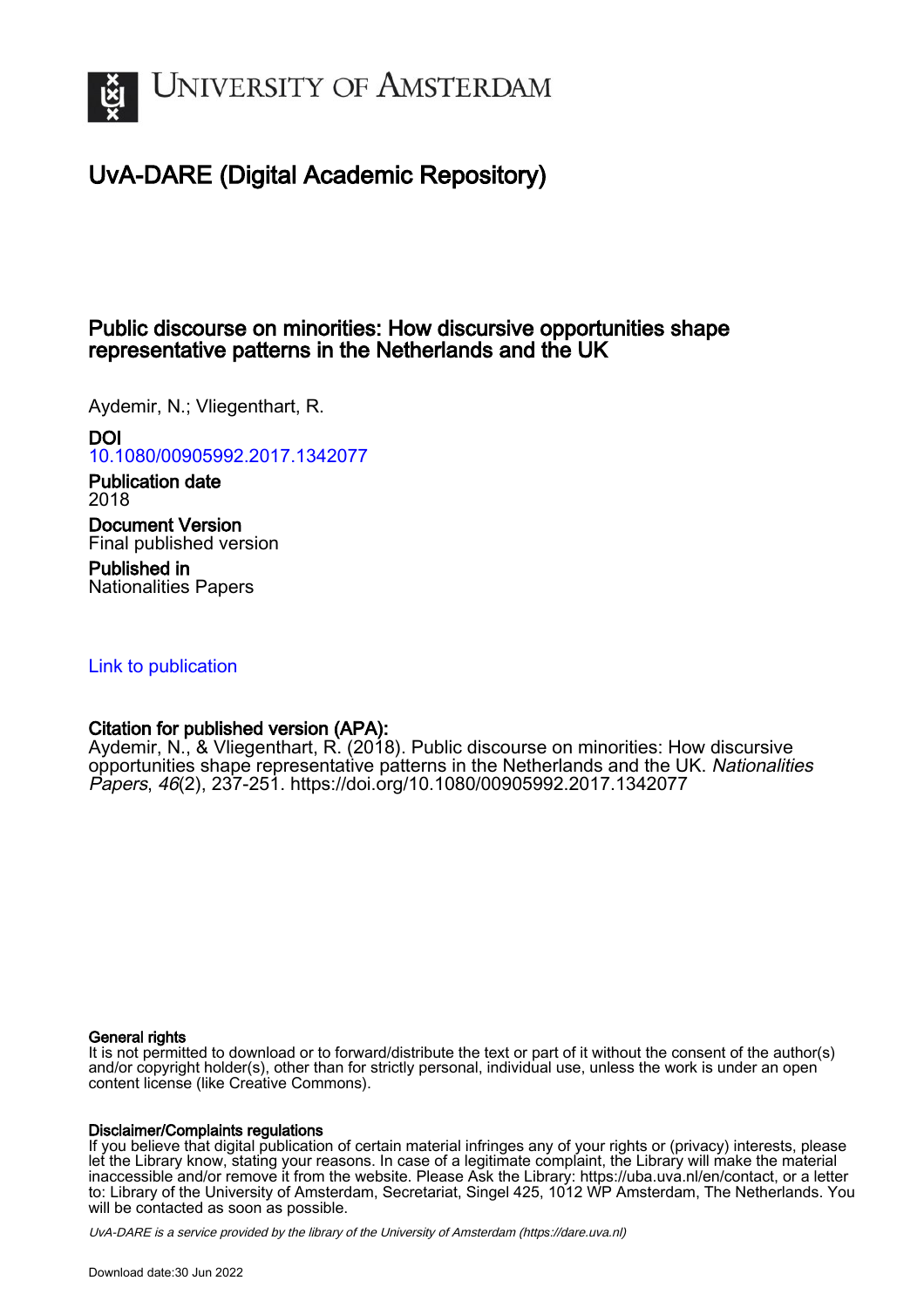

## <span id="page-1-0"></span>Public discourse on minorities: how discursive opportunities shape representative patterns in the Netherlands and the UK

Nermin Aydemir<sup>a\*</sup> and Rens Vliegenthart<sup>b</sup>

<sup>a</sup>Department of Political Science and International Relations, Antalya Bilim University, Antalya, Turkey; <sup>b</sup>Amsterdam School of Communication Research (ASCoR), University of Amsterdam, Amsterdam, The Netherlands

(Received 31 May 2016; accepted 24 November 2016)

Recent literature on discursive opportunities shows broad consensus on the importance of media communication in determining the success of minority mobilization. However, the impact of media discourse on formal forms of political participation is less clear. This article examines to what extent, if any, media coverage on immigrant minorities shapes the parliamentary activities of "minority representatives" in the Netherlands and the UK. We investigate whether salience and tone on minorities have impact on how often and in what ways minority members of parliament address ethnic and/or religious constituencies. To study this relationship between media coverage and parliamentary activity, we conduct two separate content analyses of parliamentary questions and newspapers between 2002 and 2012 in the Netherlands and the UK. Multivariate analyses reveal that a more negative tone in newspaper coverage results in more suppressive framing in the Dutch parliament. Our findings for the British case indicate a negative effect of media salience and minority presence on parliamentary salience.

Keywords: discursive opportunities; minority; political representation; the Netherlands; the UK

#### Introduction

Recent literature has demonstrated the importance of discursive opportunities in explaining political mobilization and participation of immigrant minorities within Western Europe. The neo-institutionalist turn in this regard (Schmidt [2010\)](#page-15-0) has shown that discourses that are prevalent in the public domain play a considerable role in shaping opportunities and constraints for political participation of ethnic and/or religious minorities. Relevant empirical studies provide valuable evidence on how public discourse facilitates or hinders immigrant minorities in terms of encouraging or discouraging involvement in political activity (Koopmans and Statham [1999a;](#page-14-0) Koopmans and Olzak [2004](#page-14-0); Koopmans et al. [2005;](#page-14-0) Giugni [2011](#page-14-0); Cinalli and Giugni [2011,](#page-13-0) [2013](#page-13-0)).

Existing studies, however, are mostly limited to analyses of "claims making" in media coverage on the one hand and bypass the effects of media content on the success and failure of political mobilization and participation on other platforms on the other hand. In earlier studies, the tone of media coverage on minorities was expected to impact minority visibility

<sup>\*</sup>Corresponding author. Email: [nermin.aydemir@antalya.edu.tr](mailto:nermin.aydemir@antalya.edu.tr)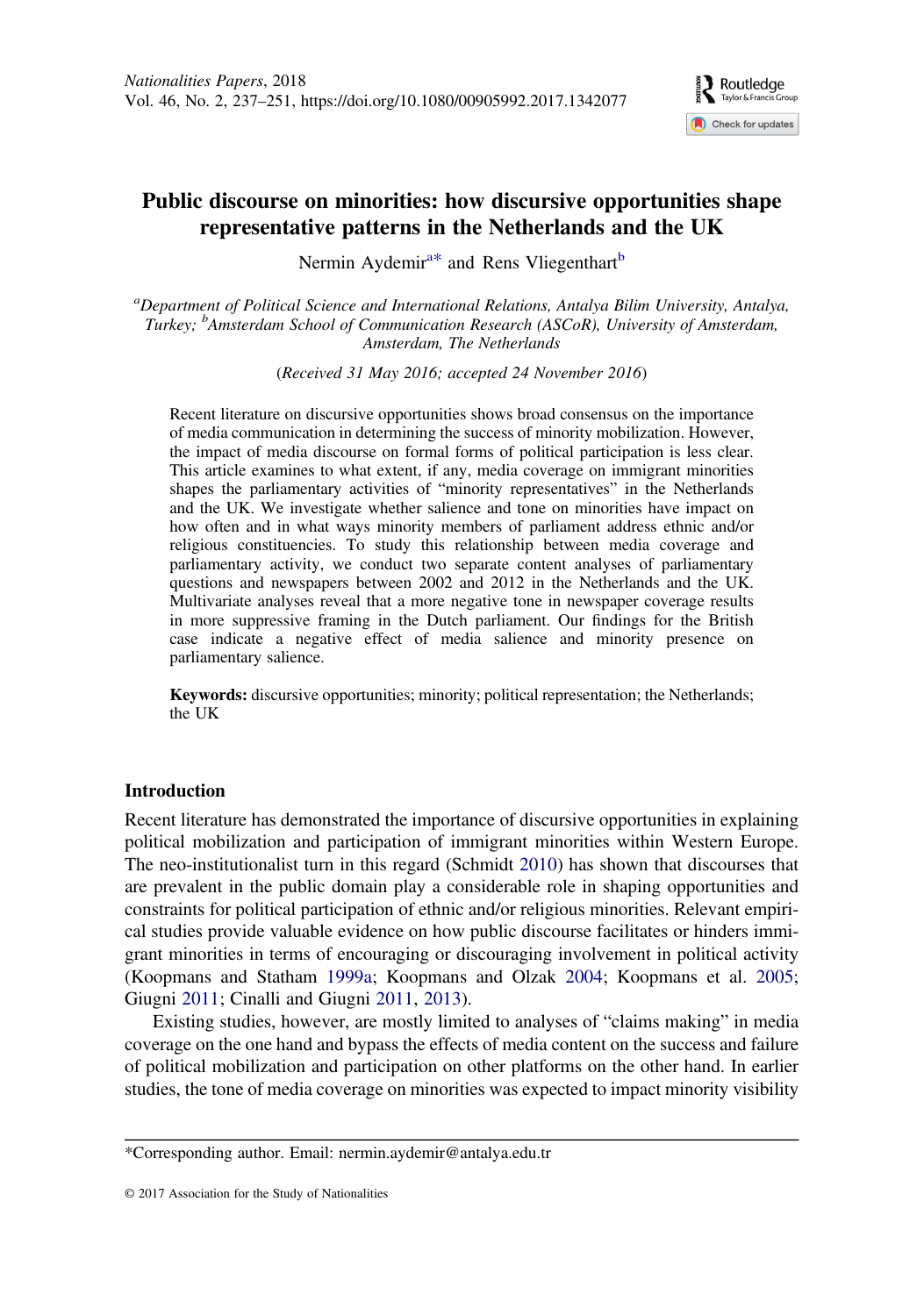<span id="page-2-0"></span>(Koopmans et al. [2005;](#page-14-0) Giugni [2011](#page-14-0)) or the salience of minority-related issues in public discussions (Cinalli and Giugni [2013\)](#page-13-0). This paper aims to widen the relevant research focus by studying the impact of media content characteristics on formal political representation of minorities in national parliaments. In our aim to contribute to the existing literature, we shift the emphasis towards the representative patterns of minority MPs (Members of Parliament). The possible influence of media coverage on how often, and in what ways, minority representatives address immigrant minorities is investigated. Here, we focus in particular on cultural and/or religious rights and freedoms.

This study is also innovative in terms of the use of elements of discursive opportunities as explanatory variables. The media visibility of minorities is studied as an independent rather than a dependent variable in the abovementioned endeavor to shed light upon the reasons behind sympathetic stances towards minority rights and freedoms in the formal mechanisms of representation in the political arena. To investigate the role of discursive opportunities on the representative patterns of MPs of minority origin, we first conducted two separate content analyses on parliamentary and media documents. Thereafter, we combined their results in an aggregate-level time series analysis. The study deliberately analyzed the 10 year time period between 2002 and 2012 in the Netherlands and the UK, as this period saw intense debates and politicization of the issue of migration and integration.

This paper first starts with a discussion of different forms of political representations with a particular focus on the latest developments in the relevant literature in the Western European context. After a brief overview of the studies on discursive opportunities, we explain how we operationalize the variables used in this study. Our findings challenge the primary role attributed to media as well as contesting the minority representatives' ability to swim against the tide. Counter-intuitively, Dutch MPs of minority origin address minority constituencies less and adopt more negative framings in their parliamentary discourse when media are more negative on minority constituencies. The British MPs of minority origin, on the other hand, show more interest in minority constituencies when media attention on minority-related issues decreases and when minorities are not visible in the media coverage. Still, there is no evidence that this results in a more supportive approach to the subject area.

#### Descriptive and substantive representations of immigrant minorities

Considering the core value of equality in representative democracies, students of political science have attributed significant importance to the political incorporation of less-represented constituencies. In such context, much attention has been paid to political engagement of guest-workers and their descendants in Western Europe (Bloemraad and Schönwälder [2013,](#page-13-0) 565). Departing from Pitkin's formative work on the concept of representation ([1967\)](#page-14-0), relevant literature can be divided in those studies focusing on the descriptive presence of minorities in legislative mechanisms (descriptive representation) and those studies putting greater emphasis on possible contributions of such descriptive presence (substantive representation).

European studies on political representation of minorities (see for example: Saggar and Geddes [2000](#page-15-0); Togeby [2008;](#page-15-0) Bloemraad [2013;](#page-13-0) Michon and Vermeulen [2013](#page-14-0); Thrasher et al. [2013;](#page-15-0) Schönwälder [2013;](#page-15-0) Wüst [2014\)](#page-15-0) mostly focus on the descriptive presence of immigrant minorities in decision-making bodies. These studies made significant contributions to the reflection of the diverse composition of European societies with their comparative analyses across countries, time periods, parties with different ideologies, and ethnic groups. The presence of minority representatives in decision-making bodies carries significant weight as their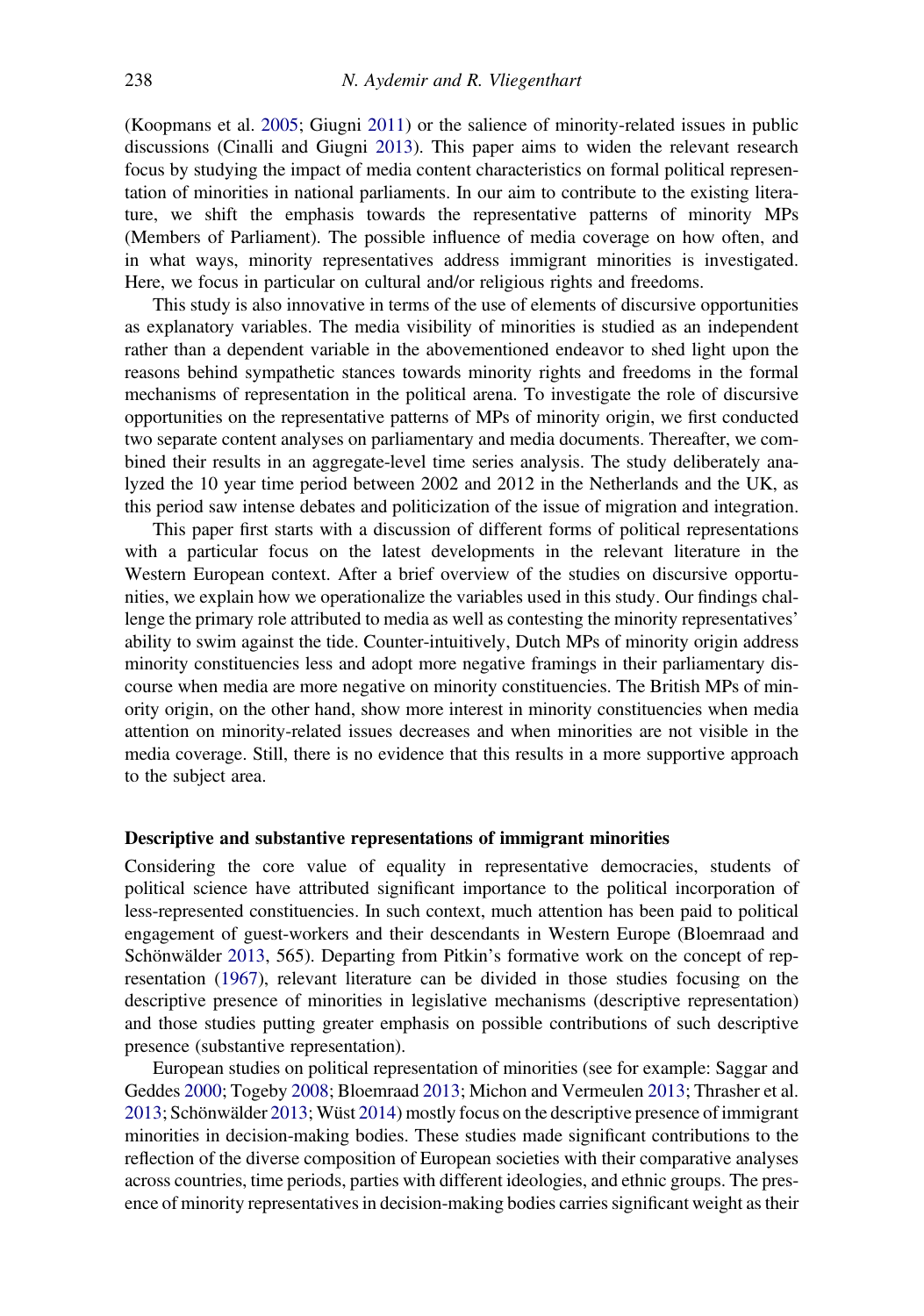<span id="page-3-0"></span>absence certainly points to the fact that something is amiss. However, their inclusion does not necessarily guarantee policies that are more sensitive to minority interests (Pitkin [1967,](#page-14-0) 60– 92; Bird [2005,](#page-13-0) 455; Celis et al. [2008,](#page-13-0) 104; Saggar [2013](#page-15-0)).

A recently emerging trend within the Western European context is an increased focus on more comprehensive explanations with regard to the "substantive contributions" minority representatives make. Although few in number, recent content analyses (see for example: Saalfeld [2011;](#page-14-0) Saalfeld and Kyriakopoulou [2011;](#page-15-0) Saalfeld and Bischof [2013](#page-15-0)) investigate the parliamentary activity of minority representatives within the European context. Those studies add to our knowledge on the subject area by showing when, to what extent, and under which conditions minority representatives address constituencies sharing similar backgrounds with them by departing from the claims-making approach. However, the existing literature has so far not systematically addressed the question of how minority representatives approach the cultural and/or religious rights and freedoms of minority representatives. The very few extant studies on the issue take a favorable stance on minority-related issues for granted and operationalize any reference to ethnic and/or religious groups as substantive representation (Bird [2005;](#page-13-0) Saalfeld [2011](#page-14-0); Saalfeld and Kyriakopoulou [2011](#page-15-0); Saalfeld and Bischof [2013\)](#page-15-0).

By departing from the representative model of Aydemir and Vliegenthart ([2016\)](#page-13-0), we question the notion of considering all references to minority constituencies by minority representatives as having a favorable content. It can be anticipated that minority representatives will address the rights and freedoms of minority constituencies using different frames. In other words, minority representatives may not always act in favor of cultural and/or religious rights and freedoms when they address those. On the contrary, representatives who themselves have migrant backgrounds may be suppressing the cultural and/or religious freedoms of groups with which they share similar ethnic and/or religious backgrounds. MPs with ethnic and religious backgrounds may advocate a restrictive policy stance especially when it comes to the exercise of group-based cultural and/or religious rights and freedoms.

#### Studies on the role of discursive opportunities

Existing research has already shown us that discourse plays a considerable role in building opportunities and constraints for social movements by shaping patterns of human interaction and cultural notions (Schmidt [2010\)](#page-15-0). This is also the case for the claims pursued for the rights and freedoms of immigrant minorities. How the public communicates about immigrant minorities has a considerable influence by outlining norms and values for related policies and practices by setting what is acceptable and what is not (Koopmans and Olzak [2004;](#page-14-0) Ferree [2002](#page-14-0), 309). Discursive opportunities and constraints are of crucial importance in determining the success and/or failure of political endeavors of those "latecomers" to the political arena.

Considering mass media as an opportunity structure, relevant literature analyzes how immigrant minorities are covered in the relevant discourse (see for example: Meyer and Staggenborg [1996;](#page-14-0) Koopmans and Statham [1999a,](#page-14-0) [1999b](#page-14-0); Koopmans et al. [2005;](#page-14-0) Cinalli and Giugni [2013\)](#page-13-0). All those studies agree on prioritizing media as a source of primary data, for being the most immediate source of information for society as a whole. Existing literature, however, seems to have little agreement on conceptualizing discursive opportunities mostly because the discursive equivalents to institutional opportunities are much more complex, fluctuating, open, and dynamic and imbued with power (Ferree [2002,](#page-14-0) 86–89).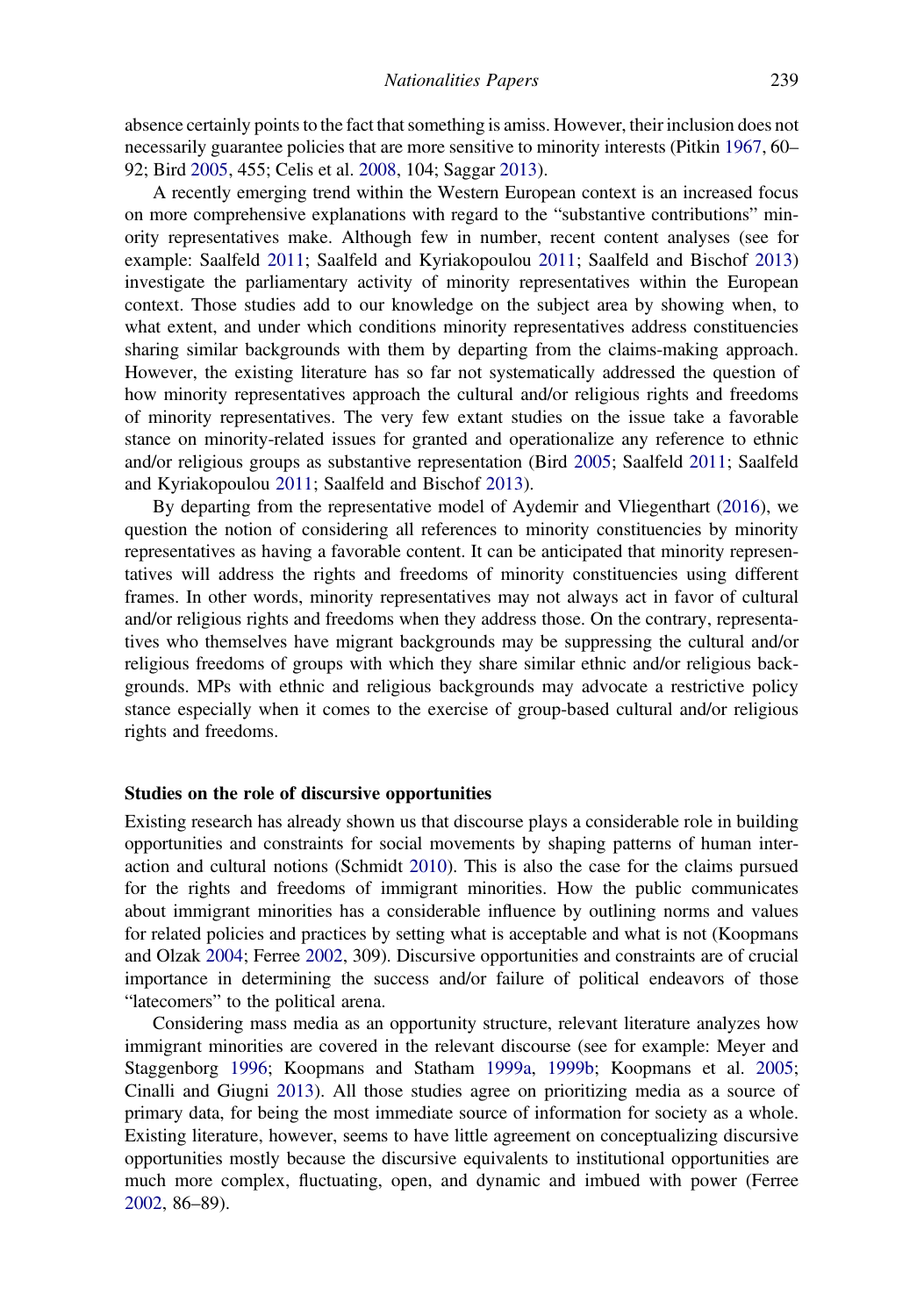#### <span id="page-4-0"></span>Visibility

At this point, the work of Koopmans and Olzak ([2004\)](#page-14-0) can be seen as of significant importance for prioritizing media visibility of political movements and members within these movements in their endeavor to provide straightforward answers to what the discursive opportunities are and how to measure them. Koopmans [\(2001](#page-14-0)) attributes significant importance to visibility as a necessary condition for a message to influence the public discourse since, all things being equal; the amount of visibility that gatekeepers allocate to a message increases its potential to diffuse further in the public sphere (Koopmans [2001](#page-14-0), 3–7). Other studies also put similar emphasis on the importance of "visibility" for the success/failure of the political endeavors of immigrant minorities. Media visibility is seen as a consequence of passing through the gates of public communication, which is already a success in itself on the one hand (Koopmans and Statham [1999b](#page-14-0)) and empowering the players of such political mobilization in other arenas on the other hand (Ferree [2002](#page-14-0)).

Visibility is operationalized as the number of communicative channels in which a message is included and the prominence of such inclusion. This ranges from "invisible" messages that are not included in any channel at all, via messages with "limited visibility" which receive minimal coverage, to "obtrusive" messages that are displayed prominently by most channels (Koopmans and Statham [1999b](#page-14-0); Koopmans and Olzak [2004](#page-14-0); Koopmans [2004a](#page-14-0), [2004b;](#page-14-0) Cinalli and Giugni [2013\)](#page-13-0). Yet, available literature on the political participation of immigrant minorities mostly focuses on how different institutional opportunity structures, especially citizenship regimes, shape discursive opportunities rather than examining the impact of discursive opportunities on the success of minority political movements (Snow [2008\)](#page-15-0).

At this point, studies in the field of feminist movements are useful for students of minority political representation. Ferree ([2002\)](#page-14-0), for instance, conceptualize visibility as a form of political activism, which strengthens the influence of the pro/antiabortion activists within the decision-making mechanisms (Ferree [2002,](#page-14-0) 86–89). Other conceptualizations of minority success in political participation such as advocating cultural and/or religious rights and/or freedoms in legislative mechanisms have so far been neglected in this strand of literature.

#### Tone towards minorities

The way media cover issues and actors carries significant weight in determining the success or failure of the minority voice in politics (Koopmans and Olzak [2004\)](#page-14-0) as it is very often the primary mediating actor between the owners of a political movement and broader opportunity structures. Media can provide more encouraging environments for immigrant minorities by framing their political engagements in a more favorable tone. Considering such role, studies focusing on discursive opportunities mostly approach the tone towards immigrant minorities as a main factor behind variation in minority visibility in media coverage, the latter of which is measured as the indicator of the success of minority political movements (Koopmans and Statham [1999b](#page-14-0); Koopmans [2004a](#page-14-0); De Wit and Koopmans [2005\)](#page-13-0). In this respect, we depart from Entman's definition and pay attention to which aspects of related stories are highlighted; in what manners problems are defined, how are causal interpretations formulated, which kinds of moral evaluations are formulated, and which treatment recommendations are proposed in matters concerning immigrant minorities (Entman [1993](#page-14-0)).

#### Salience of minority-related issues

According to the classical agenda setting theories (McCombs and Shaw [1972](#page-14-0)), media have a significant power in determining what is perceived as important in public opinion by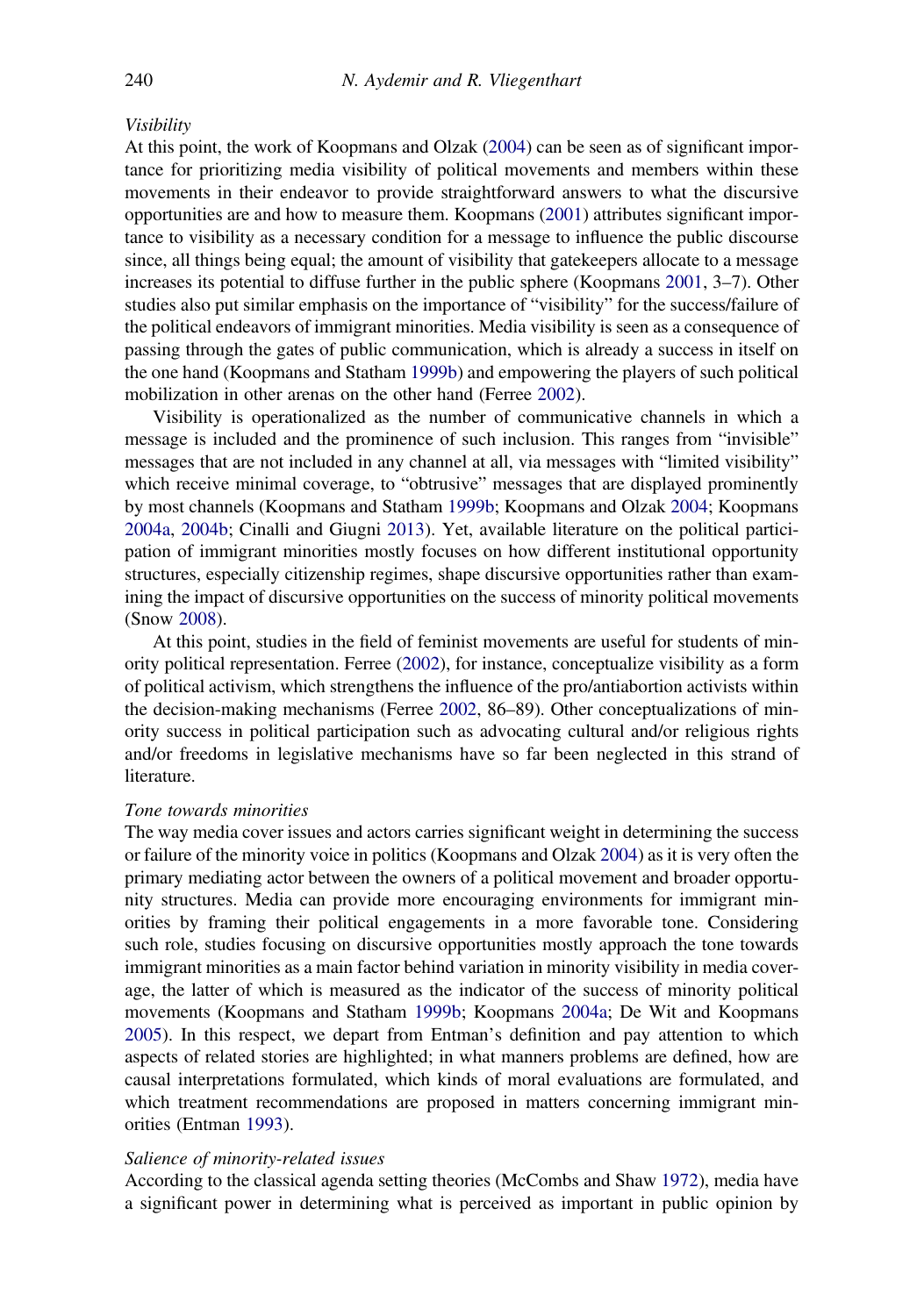<span id="page-5-0"></span>addressing some issues more than others in their coverage. Empirical work has shown that similar salience effects also transfer from media to politics, with increased media salience of issues resulting in increasing parliamentary attention as well (Vliegenthart et al. [2016](#page-15-0)) and shaping the host country approach with respect to Muslim immigrant minorities (Cinalli and Giugni [2013\)](#page-13-0). According to Cinalli and Giugni, the salience of specific issues related to Islam has a significant impact in appraising whether the receiving countries are turning into main hosts for Muslim minorities or not. Henceforth, the media visibility of minority-related issues can be seen as a significant factor that might strengthen the hands of minority representatives in representing constituencies sharing similar backgrounds with them.

### Understanding the relationship between discursive opportunities and political representation

All in all, this research will follow a three-dimensional path in operationalizing discursive opportunities. We will consider the media visibility of immigrant minorities, a positive media tone on them and a higher media salience of these minority constituencies as factors strengthening the possibilities for minority representatives as actors advocating cultural and/or religious rights and freedoms as discussed above. In line with the claims-making approach, we conceptualize visibility of minorities as the amount of voice that is given to them  $-$  i.e. whether they are offered the space to present their views on the issue at hand. We expect that increased visibility strengthens both MPs' opportunities, but might in some cases also force them, to address minority issues in the more formal political realm. A more positive tone might have the same encouraging effect on parliamentary activity. Following the classical agenda setting theories, we hypothesize that there will be a greater space opened to advocate minority rights and freedoms when there is a greater newspaper salience on ethnic and cultural minorities. Other than that, by departing from the existing literature on substantive representation of immigrant minorities (Saalfeld [2011;](#page-14-0) Saalfeld and Kyriakopoulou [2011;](#page-15-0) Saalfeld and Bischof [2013](#page-15-0)), we conceptualize substantive representation as the total number of references made to them. Overall, this results in the following three hypotheses regarding salience:

H 1: Minority representatives are more inclined to address constituencies with which they share similar backgrounds when there is a greater media visibility of these ethnic and/or religious groups.

H 2: Minority representatives are more inclined to address constituencies with which they share similar backgrounds when the media adopt a positive tone in respect of these ethnic and/or religious groups.

H 3: Minority representatives are more inclined to address constituencies with which they share similar backgrounds when there is a greater salience of minority related issues in media coverage.

As previously noted, we see the salience of minority-related issues only as one aspect of examining the substantive contributions to minority representation. The claim-making approach (Koopmans and Statham [1999b](#page-14-0); Saward [2006;](#page-15-0) Celis et al. [2008](#page-13-0)) illustrates whether MPs of minority origin address minorities or not, but this content blind approach does not look into what those representatives say when they address ethnic and/or religious constituencies.

We use a framing approach from communication studies for our second set of hypotheses. The framing approach facilitates the detection of salient aspects within the perceived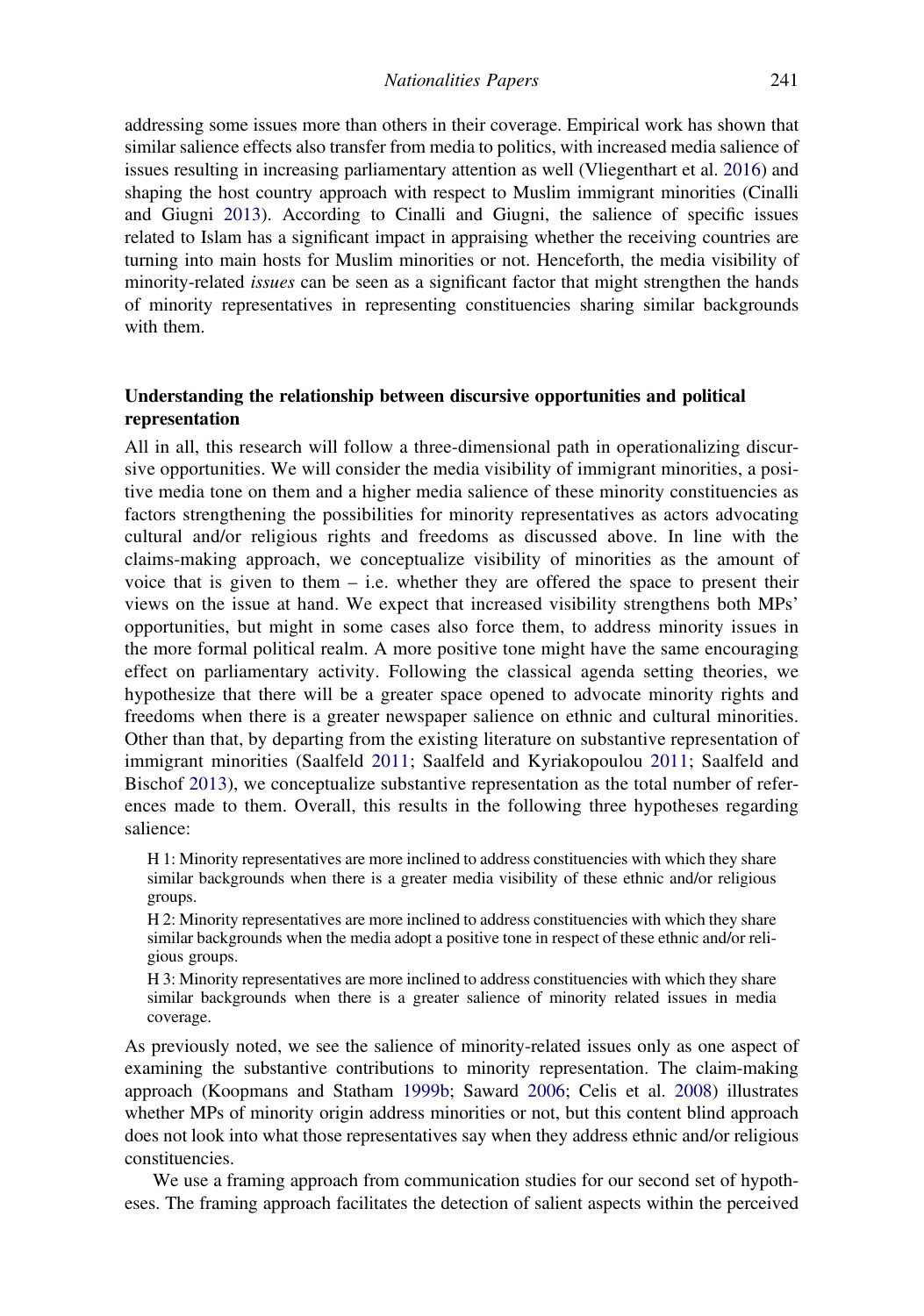<span id="page-6-0"></span>realities of minority representatives, as well as enabling investigation into how those MPs define problems, formulate causal interpretations, moral evaluations, and/or treatment recommendations in the context of cultural and/or religious right and freedoms (Entman [1993\)](#page-14-0). Following Aydemir and Vliegenthart ([2016\)](#page-13-0), we coded all parliamentary activities as supportive framing when minority representatives supported the exercise of cultural and/or religious rights and freedoms of minority constituencies and suppressive framing when those politicians took a restrictive stance.

Following the same logic applied to the formulation of the first group of hypotheses, we expect a more supportive framing in the parliamentary questions of minority representatives when minorities are more visible in the relevant discourse and when there is a positive media tone on minorities. After all, if discursive opportunities increase, it is likely that minority representatives will use this space to emphasize the rights of minorities. Yet, as it is hard to anticipate the direction of the effect of media salience on parliamentary framing, we refrain from formulating a hypothesis on this relationship.

Hence we formulated our content related hypotheses as:

H 4: Minority representatives are more inclined to use suppressive representation framing when there is less media visibility of these ethnic and/or religious groups.

H 5: Minority representatives are more inclined to use suppressive representation framing when there is a negative tone in the media on ethnic and/or religious groups.

#### Methods

The findings are based on a regression analysis of two different content analyses, namely on parliamentary and media inquiries. The first dataset consists of parliamentary questions posed by minority legislatures during the time period analyzed for this study. Parliamentary questions were deliberately chosen as the base data for this study as it is believed that they give members of parliament greater freedom to articulate their viewpoints (for a similar approach see: Franklin and Norton [1993;](#page-14-0) Bird [2005;](#page-13-0) Vliegenthart and Roggeband [2007;](#page-15-0) Russo and Wiberg [2010;](#page-14-0) Saalfeld [2011\)](#page-14-0). Legislative data were collected in a twostep procedure. Firstly, all the parliamentary questions of MPs of minority origin were downloaded by entering the names of those MPs to obtain a total number of such inquiries.

The minority identity of the MPs were defined by departing from the official definitions in both countries. According to the Central Bureau for Statistics of the Netherlands, minorities are those people of whom at least one (grand) parent was born outside the Netherlands.<sup>[1](#page-13-0)</sup> The British official language, on the other hand, mostly leans towards ethnic background and takes anyone with an ethnic background other than White British as minority.<sup>[2](#page-13-0)</sup> We identified the minority background of the relevant MPs through a combined analysis of birthplace information, physical clues from published photographs, and names.[3](#page-13-0) In the Netherlands, there were 35 MPs of minority origin serving between 2002 and 2012. Most of them belonged to the Dutch Labour Party (PvdA), followed by the Green Left. Other parties have allocated less space to MPs coming from ethnic and religious minorities. In the British case, the total number of minority representatives within the same time period was 38. Unsurprisingly, the Labour Party accounted for the largest number of minority representatives with 24 seats. Those minorities from Morocco and Turkey were dominant in the Netherlands, while Indians and Pakistanis had the majority in the UK. The ratio of female representatives of minority origin in the British parliament was lower than its equivalent in the Netherlands with 11 out of 38 and 21 out of 35, respectively.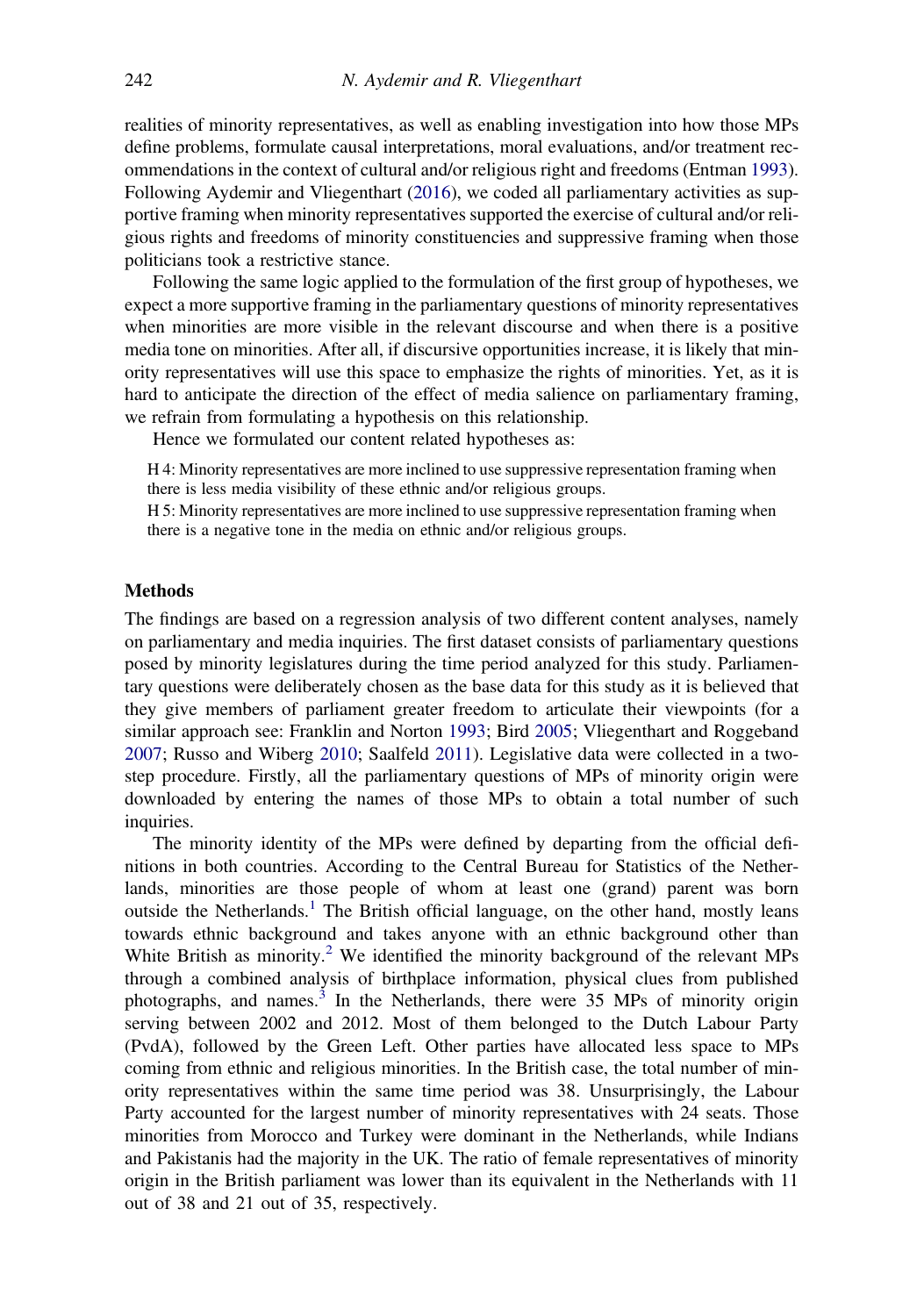After collecting all the questions posed by minority representatives, only those documents specifically related to immigrant minorities were selected through a second key word search. This was done through a second set of search terms, selected through a preliminary analysis on the most frequent words used in the discourse of immigrant/ ethnic and/or religious minorities in the countries analyzed.<sup>[4](#page-13-0)</sup> The total number of parliamentary questions requiring analysis was 252 for the Netherlands and 214 for the UK, respectively.<sup>[5](#page-13-0)</sup>

At this point, it is important to underline the stylistic differences between the Dutch and British parliamentary data. The Dutch parliamentary questions are composed of single texts with introductory, main, and conclusion paragraphs and are written to address different dimensions of the issue under consideration. British parliamentary questions, on the other hand, are composed of single or few sentences in short paragraphs, each listed as an individual question even if they address the same issue, asked in a row to the same office on the same date by the same MP. To make our data more comparable, we merged those questions when they were asked by the same MP, on the same date, on the same subject matter, addressing the same office in a sequence. Our decisions on operationalizing salience are explained more in detail in the later parts of this section but those stylistic differences also led us to use absolute scores rather than relative measures, since it is debatable how one should compose a relative measure.

Media data for this research were collected through another keyword search by using the same search terms that were used on the parliamentary data on the same time frame. Three widely read newspapers, representing different political ideologies, from each country were analyzed. Volkskrant, De Telegraaf, and NRC Handelsblad for the Netherlands, and the Guardian, Daily Mail and the Times were chosen for the UK. The entire document was searched for the parliamentary data. For newspapers, however, only keywords in the headlines of newspaper articles were sought to ensure relevance of the selected articles. All the relevant data were retrieved from Lexis Nexis and Factiva databases as printed in the native languages. After an initial examination, those articles which were unrelated to minorities in the countries analyzed were removed via manual inspection of the articles for both parliamentary and media data. Following this elimination, a total number of 731 media documents were analyzed for the Dutch case and 469 for the UK, a total of 1200 items.

Two separate codebooks for parliamentary and media analyses were composed. In this analysis, we used the following variables:

- i. Media salience of minorities: operationalized as the number of articles on immigrant minorities per month.
- ii. Media tone on minorities: operationalized as the average ratio of positive and negative framings used in articles on immigrant minorities per month.
- iii. Media presence of minorities: operationalized as the share of articles in which immigrant minorities appear as active actors, covering matters concerning them.
- iv. Salience of minorities in parliamentary discourse: operationalized as the number of references in which minority representatives address ethnic and/or religious constituencies per month. As stated above, we measured salience with the absolute scores rather than with relative measures, such as the share of all questions that minority MPs ask. In addition to the reason outlined above, we also contend the absolute number of questions the most precise measure to capture the responsiveness to media coverage. There are no formal limits to the questions MPs can ask,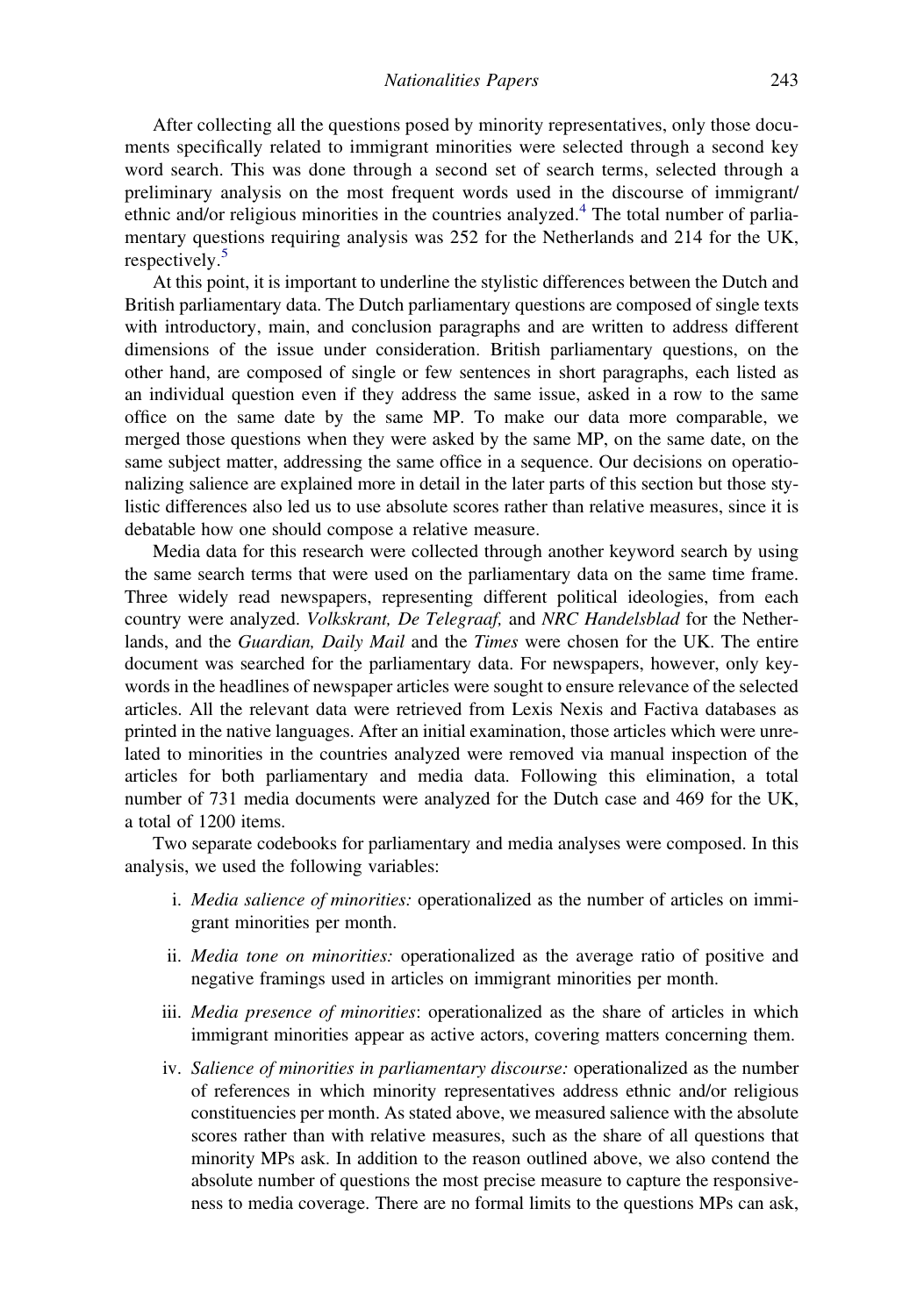<span id="page-8-0"></span>next to minority issues, minority MPs will also address other issues. If increases in the number of questions on minority issues coincide with increases in the number of questions for other issues, the relative score will not reflect increased attention for minority issues that are present.

v. Framing of minorities in parliamentary discourse: operationalized as the share of parliamentary questions by minority representatives addressing ethnic and/ or religious constituencies that use supportive/suppressive/neutral framings per month.

As stated above, a total number of 252 parliamentary questions were analyzed for the Dutch case and 214 for British case. Thirty-nine percent of those questions had a supportive and 41% of them had a suppressive framing for the case of the Netherlands. The British parliamentary data had a more supportive framing with only 8% of the questions having a negative connotation against the minority rights and freedoms in this country. Seventy-six percent of the British parliamentary data was coded as having a supportive frame, whereas only 4% contained suppressive elements. With regard to the media data, 731 articles were analyzed for the case of the Netherlands and 469 for the case of the UK. Forty-six percent of the media data were coded as having a positive tone for the Dutch, and 57% for the British dataset. Immigrant minorities were coded as visible in 26% and 36% of media articles analyzed for the Netherlands and the UK, respectively (Tables 1 and [2](#page-9-0)).

An inter-coder reliability check was conducted on 10% (35) of the parliamentary texts and 5% (60) of the media documents. Inter-coder reliability for representation (based on differentiation between "supportive," "suppressive," "neutral," and "other") was satisfactory, with pairwise agreements of 74% for the Dutch case and 80% for the British case. Inter-coder reliability for the media-related variables could be assessed by Krippendorff's alpha as there was greater diversification in the coded data. The results for the tone on variables were 0.76 and 0.81 for the Netherlands and the UK, respectively. The inter-coder reliability check for minority visibility in media coverage on minority-related issues was 0.92 for the Netherlands and 0.80 for the UK.

Finally, we conducted a regression analysis to examine the influence of the media tone on minorities on the performance of minority legislatures in politics. For this analysis, a time series design was employed. We aggregated our data to monthly levels (see Vliegenthart and Roggeband [2007;](#page-15-0) Walgrave et al. [2008](#page-15-0) for a similar approach) and investigated to what extent visibility (number of articles), tone and presence of minority voices (both mean scores) in newspaper coverage influenced subsequent parliamentary activity, in terms of both visibility of the topic (number of questions) and the degree of suppressive framing (share of all questions posed in one month that included suppressive framing). In order to ensure causality and correct temporal ordering, we used lagged values of media in the models. More specifically, we included the average of lagged values of three months,

| Countries                                                    | The Netherlands | The UK |
|--------------------------------------------------------------|-----------------|--------|
| salience of minorities in parliamentary discourse            | 252             | 214    |
| supportive framing of minorities in parliamentary discourse  | 39%             | 76%    |
| suppressive framing of minorities in parliamentary discourse | 41%             | $4\%$  |

Table 1. Percentages on parliamentary data analysis.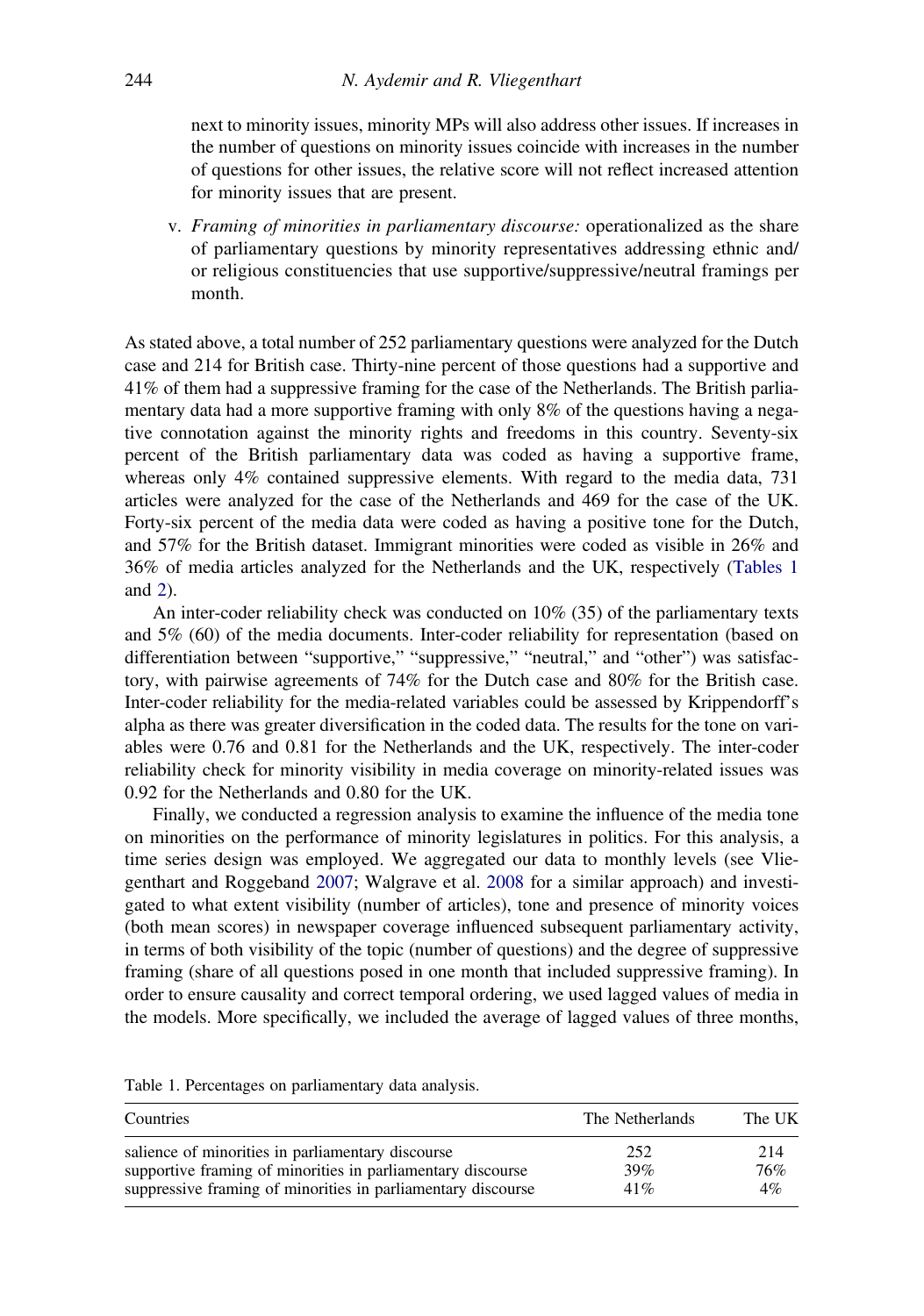| Countries                                        | The Netherlands | The UK |  |
|--------------------------------------------------|-----------------|--------|--|
| media salience of minorities                     | 731             | 469    |  |
| media tone on minorities (on $a - 1$ to 1 scale) | .09             | .22    |  |
| media presence of minorities                     | 26%             | 36%    |  |

<span id="page-9-0"></span>Table 2. Values and percentages on media data analysis.

since previous research has shown that this type of modeling most adequately reflects the way in which the media exert an influence on politics (see Walgrave et al. [2008\)](#page-15-0). To deal with auto-correlation in parliamentary data, we included a lagged dependent variable and tested in all cases for the absence of auto-correlation in the residuals and the squared residuals (to test for the absence of autoregressive conditional heteroscedasticity), both using Ljung-Box Q statistics (see Tables 3 and [4\)](#page-10-0). Indeed, in none of the analyses, auto-correlation was detected. If the lagged dependent variable is excluded from the analyses, results are substantially similar.

This study focuses on the cases of the Netherlands and the UK in its aim to analyze the role of discursive opportunities in shaping how often and in what respects minority representatives address minority constituencies. Both countries have been regarded as representatives of a multicultural approach within citizenship (Koopmans and Statham [2000\)](#page-14-0), even though this traditional approach on diversity has been challenged recently, and the outcomes depend on the political context in which actual policy-making takes place (Bonjour and Lettinga [2012\)](#page-13-0). As is already well known, the Netherlands in particular has been oriented more to an integrative approach (Entzinger [2003](#page-14-0); Meer and Modood [2009\)](#page-14-0) since the early 2000s. Indeed, available cross-national research shows a shift away from the traditional understanding of multiculturalism in the Netherlands (Koopmans [2004a;](#page-14-0) Cinalli and Giugni [2013](#page-13-0)). Cinalli and Giugni ([2013\)](#page-13-0), for instance, report the Netherlands as being behind the  $UK -$  and even France – in opening space for Muslim claims in its public discourse. The Dutch, however, would still appear to be more open than Germany, which is known as having an exclusionary understanding of migration and integration.

That the approach on diversity is rooted in established policies and procedures, which have been built on pre-existing church–state relations, ideologies, and citizenship regimes

|                                                | salience   |           | suppressive framing |           |
|------------------------------------------------|------------|-----------|---------------------|-----------|
|                                                | B          | <b>SE</b> | B                   | <b>SE</b> |
| suppressive framing $(t-1)$                    |            |           | $-0.080$            | 0.089     |
| parliamentary salience $(t-1)$                 | 0.018      | 0.088     |                     |           |
| minority visibility                            | 0.726      | 1.295     | $-0.346$            | 0.262     |
| tone                                           | $-1.614**$ | 0.550     | $-0.215+$           | 0.112     |
| media salience                                 | $-0.144$   | 0.089     | 0.022               | 0.018     |
| constant                                       | $2.487**$  | 0.632     | $0.382**$           | 0.124     |
| $r^2$                                          | 0.095      |           | 0.062               |           |
|                                                | 21.60      |           | 17.46               |           |
| $Q(20 \text{ lags})$<br>$Q^2(20 \text{ lags})$ | 30.24      |           | 7.95                |           |
| N                                              | 129        |           | 129                 |           |

Table 3. Predicting salience and content of parliamentary questions in the Netherlands.

Note: All independent variables are the mean scores for the three previous months. For the dependent variable a lag  $(t-1)$  is included; + $p < .10$ ; \* $p < .05$ ; \*\* $p < .01$ .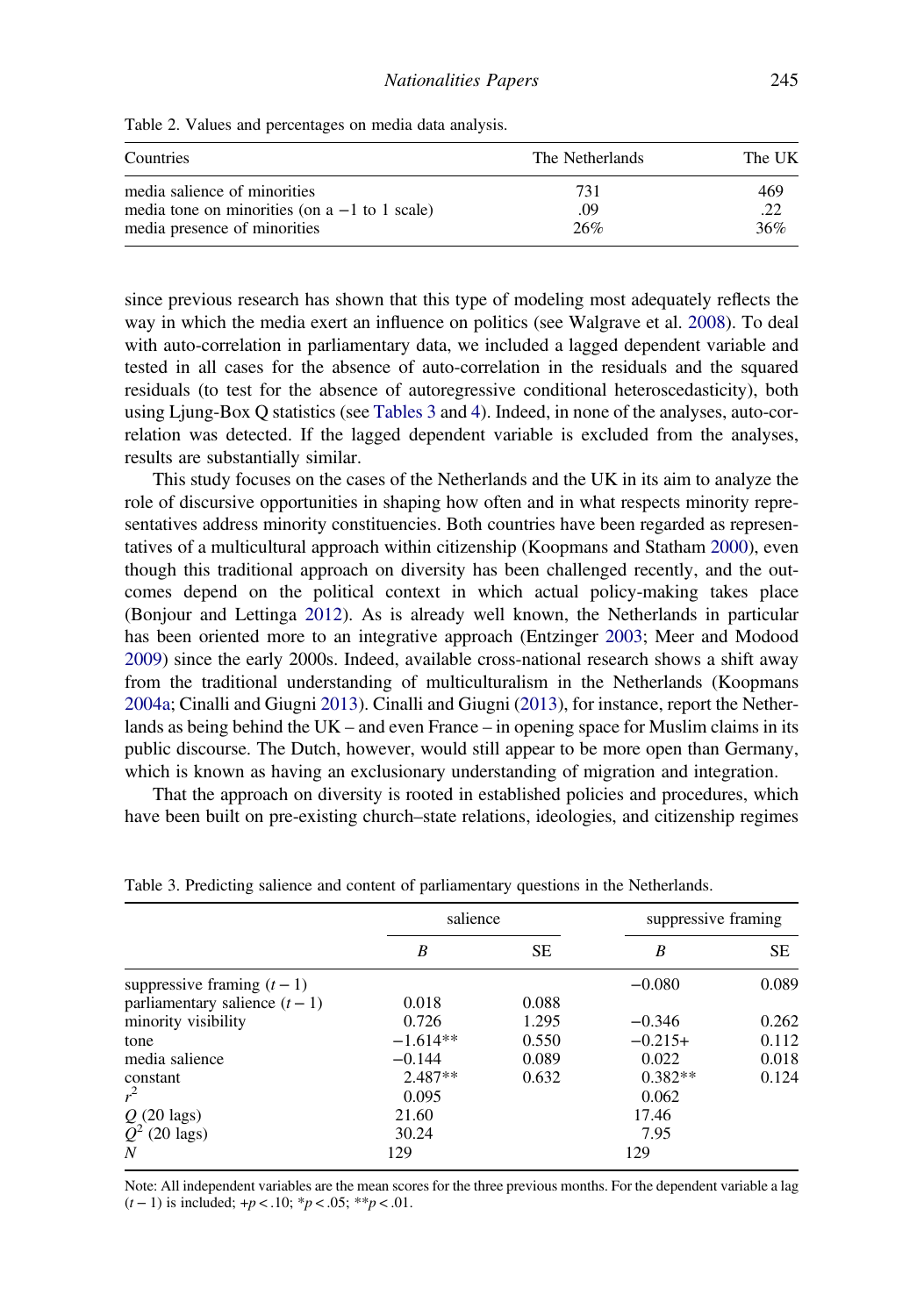|                                | salience   |           | suppressive framing |           |
|--------------------------------|------------|-----------|---------------------|-----------|
|                                | B          | <b>SE</b> | B                   | <b>SE</b> |
| suppressive framing $(t-1)$    |            |           | 0.017               | 0.028     |
| parliamentary salience $(t-1)$ | 0.144      | 0.096     |                     |           |
| minority visibility            | $-2.430**$ | 0.853     | 0.001               | 0.005     |
| media salience                 | $-0.231*$  | 0.110     | 0.001               | 0.006     |
| tone                           | $-0.105$   | 0.494     | $-0.000$            | 0.027     |
| Constant                       | $2.933***$ | 0.596     | 0.017               | 0.028     |
| $r^2$                          | 0.149      |           | 0.001               |           |
| $Q(20 \text{ lags})$           | 21.12      |           | 16.66               |           |
| $Q^2$ (20 lags)                | 18.79      |           | 7.18                |           |
| N                              | 129        |           | 129                 |           |

<span id="page-10-0"></span>Table 4. Predicting salience and content of parliamentary questions in the UK.

Note: All independent variables are the mean scores for the three previous months. For the dependent variable a lag  $(t-1)$  is included;  $+p < .10$ ;  ${}^*p < .05$ ;  ${}^*{}^*p < .01$ ;  ${}^*{}^*p < .001$ .

across centuries, further adds to the validity of a comparison between the Netherlands and the UK. The work of Carol and Koopmans ([2013\)](#page-13-0) is of particular importance at this point for revealing the "survival of pluralist policies." Given the complexity of the dynamics of how media influences the representation patterns of MPs of minorities with regard to minority constituencies, we refrained from formulating specific hypotheses on cross-national differences. However, we do consider it an interesting question as to how the Netherlands and the UK differ with respect to the functioning of discursive opportunities. As stated above, the former is argued to be moving towards a more integrative understanding of citizenship, whereas the latter is still claimed to be closer to the concept of multiculturalism.

Our research deliberately narrows its focus to the time period between 2002 and 2012 as the issues of immigration and integration of minorities became central to political and public debates within this period. Both countries received large numbers of migrants from their former colonies together with guest-workers from Mediterranean countries between the 1950s and the 1980s. However, economic stagnation and terrorist attacks in the 2000s led to profound policy changes, which resulted in seemingly endless discussions on migration and integration (Roodenburg et al. [2003;](#page-14-0) Roggeband and Vliegenthart [2007\)](#page-14-0).

#### Results

The results reveal different outcomes for the two countries analyzed. According to the data analysis, media coverage on minorities has a limited impact on the representative patterns in the Netherlands [\(Table 3\)](#page-9-0), while there was only one (marginally) significant effect in the case of the UK (Table 4). In general, our models have relatively low explanatory value, with  $R^2$  scores ranging from .146 (salience in the UK) to very close to zero (framing in the UK).

Our data analysis revealed a statistically significant relationship for only two hypotheses (H2 and H5) formulated for the Dutch case. Minority constituencies are more salient in the agendas of minority representatives only when there is positive media coverage on those groups (H2). Similar to this, minority representatives only adopt a supportive approach when the media is more positive in terms of immigrant-related coverage (H5). While not all the separate coefficients are significant, the tone of coverage significantly influences both the visibility of parliamentary questions asked by Dutch MPs with a migrant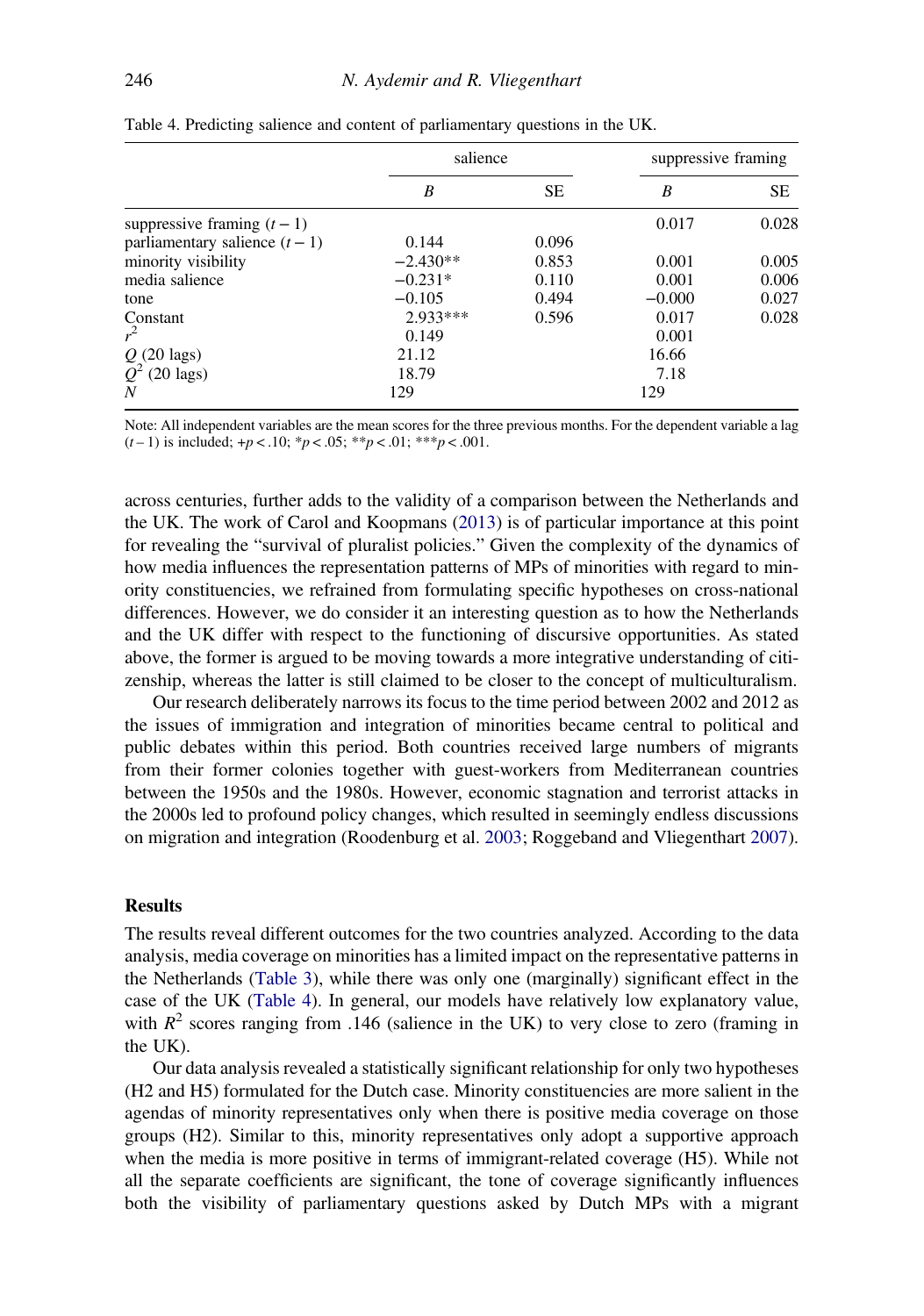Nationalities Papers 247

<span id="page-11-0"></span>background and the representative patterns in those questions. Substantially, the results show that the more positive media coverage there is, the more questions will be asked and the more supportive representation will be used by the minority MPs of minority origin in the Netherlands. A more negative tone in the media results in more negative parliamentary questions asked by minority representatives on minority issues. If, for example, the mean tone changes from neutral (0) to completely negative  $(-1)$  in the three previous months, this results in an additional 21.5% of questions that include suppressive framing.

Media variables do not have a strong role in the variance of salience and framings of cultural and/or religious rights and freedoms on the agendas of British minority representatives. Media variables only appear to have a significant impact with regard to the salience of minority-related issues. Surprisingly, our findings reveal that British MPs of minority origin address "minority constituencies" slightly more when there is less media coverage on these minorities. The same goes for minority visibility: the more present minority voices are in media coverage, the less questions MPs ask in parliament. In this regard, there seems to be a different mechanism present: British MPs only ask questions when they have the feeling that the issue is not addressed enough in media content, or when they witness low presence of minority voices. This might be a strategic consideration and deliberative attempt to keep an issue on the media agenda when it seems to be less present. For framing, it might well be that the low levels and variation in suppressive framing accounts for the absence of effects.

#### Discussion and conclusions

This study has endeavored to investigate variance of representative patterns of minority representatives with regard to ethnic and/religious constituencies in the Netherlands and the UK. Our findings challenge the existing literature with regard to the role attributed to the media coverage on immigrant minorities in shaping their political success. The data analysis did not confirm earlier findings attributing significance to the media visibility of minorities (H1 and H4) for either of the countries. According to the claims-making approach (Koopmans and Statham [1999b](#page-14-0)), one would expect a greater inclination to use the representative role to address cultural and/or religious rights and freedoms on the one hand, and promote these rights and freedoms more on the other hand, when "immigrant minorities" are more visible in the public domain. In this regard, our study questions the emphasis given to media visibility of minorities as a political success, which is supposed to strengthen the hand of minorities in other dimensions of political participation.

As stated above, our data analysis confirmed H2 and H5 for the Dutch case. According to our data analysis, Dutch MPs with migratory backgrounds are more inclined to address immigrant minorities and adopt a more supportive framing only when there is a more positive tone in the media. Media tone on "immigrant minorities," however, has no statistically significant influence in the British case. This can be interpreted as reluctance on the part of Dutch MPs of minority origin to stand for minorities, when there is an overall negativity on ethnic and/or religious groups in this country, which is seen as less multicultural than the UK. Our findings are in line with earlier studies expecting a more "integrative," if not restrictive, approach with the demise of a traditional "group rights" understanding in the Netherlands (Entzinger [2003](#page-14-0); Koopmans [2006](#page-14-0); Vink [2007\)](#page-15-0).

The falsification of H3 for the case of the Netherlands challenges the salience effect, which would expect minority representatives to advocate minority rights and freedoms more when there is a larger public discussion, taking place on the subject area. The lack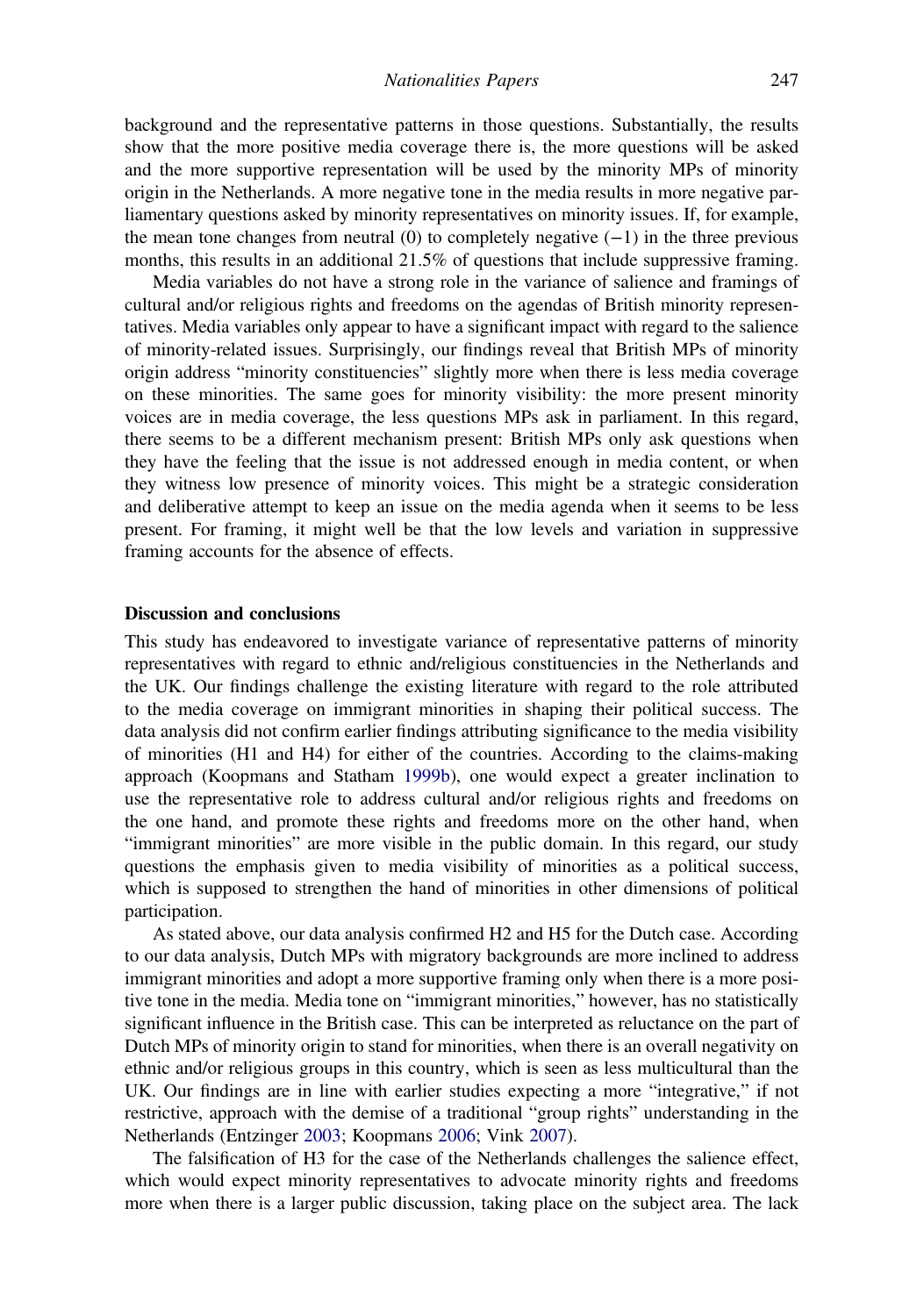<span id="page-12-0"></span>of such an impact challenges the role attributed to minority representatives as advocates of minority constituencies in promoting ethnic and/or religious freedoms, or at least addressing issues concerning immigrant groups when there is a significant public debate taking place. Unlike their Dutch counterparts, functioning under a relatively less "multicultural" political environment, British MPs of minority origin address minority constituencies more when media allocates less space for minority-related issues and when minorities are less visible in media. The British case shows a higher number of minority-related questions in the parliamentary data when there is less media coverage of minorities. Instead of the anticipated spill-over effect of discursive opportunities from media to parliament (H1), we witness the reverse effect. The same applies to the effect of minority voices (H3). It might well indicate that British MPs, or at least those from minority origin, operate more independently from media.

It is remarkable that the framing in the UK is so much more homogenous when compared to the Netherlands. While the cross-national differences in framing might as such not come as a surprise, the null findings in the explanatory analysis for the UK might be at least partly due to a lack of variation in framing. Future research needs to go into more detail in laying out the different ways minority representatives address minority rights. Still, considering the low explanatory value especially for the British case, we can put forward the necessity of searching for other explanatory variables. One could imagine that the majoritarian political system, with elections that follow the "first-past-the-post" principle can (partly) account for the British result. In such a system, an MP represents a more clearly defined constituency, and if that constituency is largely made up of a specific group of ethnic minority, univocal representation of this group is more likely. Future research should include additional countries, which differ in their electoral systems, to further unravel the varying impacts of citizenship, gender, ethnicity, and party membership on the MPs' framing of cultural and/or religious rights and freedoms. For any such future research, we propose larger N studies.

Our study is not without shortcomings. First of all, we focused on the questions asked by MPs. This is only one of the many activities in which parliamentarians are engaged, and one that is argued to be mainly symbolic in nature and most often without any policy consequences (Walgrave and Van Aelst [2006](#page-15-0)). Differences between the countries analyzed such as the electoral systems, the recent transition towards a more integrative understanding of citizenship in the Dutch case, and stylistic differences in writing parliamentary questions complicate our comparisons. As stated above, we propose larger N studies to shed further light on the role of discursive opportunities in all the aspects that are reported in this paper.

All in all, this content analysis does not confirm the significance attributed to discursive opportunities as playing a determining role in the political mobilization of minorities. This can be interpreted as another indication of the weak influence of the prevailing media discourse on minorities in the salience and framing of questions asked by minority MPs. In our study on the official representations of immigrant minorities in legislative bodies by representatives sharing similar backgrounds with them, we find a minor influence of the relevant media coverage. Agenda setting and minority claims in media effects – although in the opposite direction than the relevant theories would predict – are present for the case of the UK but not for the case of the Netherlands. The tone of media coverage of minorities leads to a more supportive representation and less salience within the Dutch context, and has no impact in the case of the UK. All in all, our study adds to our knowledge on the impacts of discursive opportunities on minority representation in official political bodies and reveals interesting cross-national differences that offer a good starting point for future studies.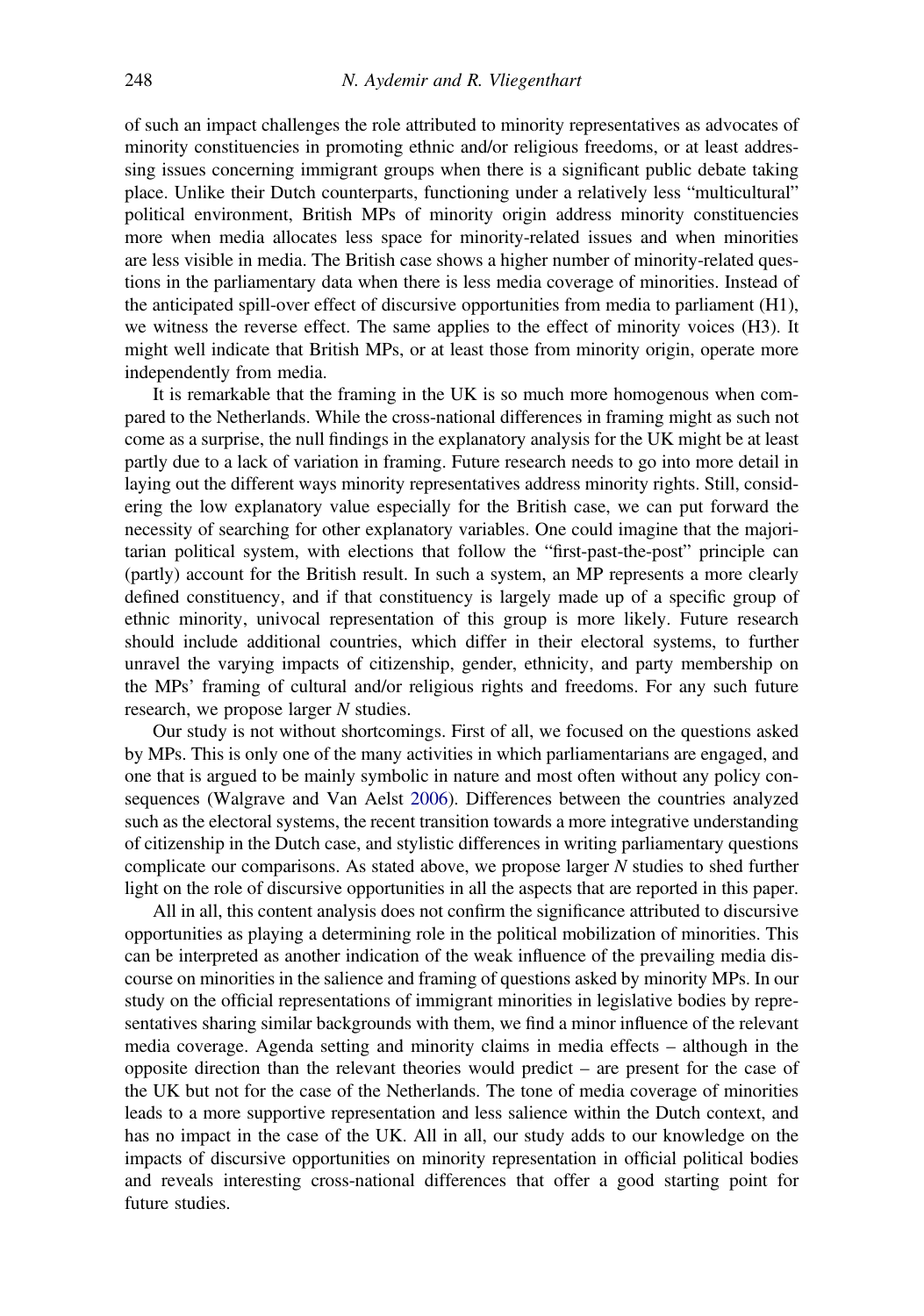#### <span id="page-13-0"></span>Funding

This work was supported by The Scientific and Technological Research Council of Turkey (TUBITAK): [Grant Number 2214/A].

#### **Notes**

- 1. Accessed at: [\[http://www.cbs.nl/nlNL/menu/themas/dossiers/allochtonen/methoden/begrippen/](http://www.cbs.nl/nlNL/menu/themas/dossiers/allochtonen/methoden/begrippen/default.htm?ConceptID=37) [default.htm?ConceptID=37.](http://www.cbs.nl/nlNL/menu/themas/dossiers/allochtonen/methoden/begrippen/default.htm?ConceptID=37)
- 2. Accessed at: Gardener and Connolly [\(2005](#page-14-0)), (date of access June 27, 2016).
- 3. For a more detailed discussion on identifying MPs of minority origin, see: Bloemraad 2013. The minority background of relevant MPs was further checked from news reports and websites of relevant organizations in both countries. These organizations are the Institute for Public and Politics (Instituut voor Publiek en Politiek) in the Netherlands and Operation Black Vote in the UK.
- 4. Questions posed by Dutch MPs in the Dutch National Parliament (Tweede Kamer) are available on the following website: https://zoek.offi[cielebekendmakingen.nl/zoeken/parlementaire\\_](https://zoek.officielebekendmakingen.nl/zoeken/parlementaire_documenten) [documenten](https://zoek.officielebekendmakingen.nl/zoeken/parlementaire_documenten). The data for the case of the Netherlands was collected between August 1, 2013 and August 20, 2013; search terms for the Dutch case: Migrant\* OR immigrant\* OR minderheden OR niet-Westers\* OR allochto\* OR Meisjesbesnijdenis OR Imam OR integratie OR moskee OR gezinsher! OR inburgering OR Islamitisch OR Moslim\* OR Turk\* OR Marokka\* OR Surina\* OR Antillia\* Questions posed by British MPs in the British National Parliament (Lower House) are available on the following website: [http://search-material.parliament.uk/search.](http://search-material.parliament.uk/search) The data for the case of the UK was collected between July 11, 2016 and July 30, 2016; Search terms for the British case: Migrant OR Immigrant OR minority OR Muslim OR non-Western OR Indian OR Pakistani OR Caribbean OR Bangladeshi OR Chinese OR Asian OR African OR Ethnic OR imam OR cleric OR Sheik OR multicultural OR multiracial OR racial OR Afro OR coloured OR mosque OR Headscarf OR hijab OR Islamic.
- 5. Fifteen of those documents are counted twice as MPs of minority origin posed them collaboratively.

#### References

- Aydemir, Nermin, and Rens Vliegenthart. [2016](#page-3-0). "Minority Representatives in the Netherlands: Supporting, Silencing, or Suppressing?" Parliamentary Affairs 69 (1): 73-92.
- Bird, Karen. [2005](#page-3-0). "The Political Representation of Visible Minorities in Electoral Democracies: A Comparison of France, Denmark, and Canada." Nationalism and Ethnic Politics 11 (4): 425–465.
- Bloemraad, Irene. [2013.](#page-2-0) "Accessing the Corridors of Power: Puzzles and Pathways to Understanding Minority Representation." West European Politics 36 (3): 652–670.
- Bloemraad, Irene, and Karen Schönwälder. [2013](#page-2-0). "Immigrant and Ethnic Minority Representation in Europe: Conceptual Challenges and Theoretical Approaches." West European Politics 36 (3): 564–579.
- Bonjour, Saskia, and Doutje Lettinga. [2012](#page-9-0). "Political Debates on Islamic Headscarves and Civic Integration Abroad in France and the Netherlands: What Can Models Explain?" Journal of Immigrant & Refugee Studies 10 (3): 260–278.
- Carol, Sarah and Ruud Koopmans. [2013](#page-10-0). "Dynamics of Contestation over Islamic Religious Rights in Western Europe." Ethnicities 13 (2): 165–190.
- Celis, Karen, Sarah Childs, Johanna Kantola, and Mona Lena Krook. [2008](#page-3-0). "Rethinking Women's Substantive Representation." Representation. 44 (2): 99-110.
- Cinalli, Manlio, and Marco Giugni. [2011](#page-1-0). "Institutional Opportunities, Discursive Opportunities and the Political Participation of Migrants in European Cities." In Social Capital, Political Participation and Migration in Europe, edited by Manlio Cinalli and Marco Giugni, 43–62. New York: Palgrave Macmillan.
- Cinalli, Manlio, and Marco Giugni. [2013.](#page-1-0) "Political Opportunities, Citizenship Models and Political Claim-Making Over Islam." Ethnicities 13 (2): 147–164.
- De Wit, Thom Duyvené, and Ruud Koopmans. [2005.](#page-4-0) "The Integration of Ethnic Minorities into Political Culture: The Netherlands, Germany and Great Britain Compared." Acta Politica 40 (1): 50–73.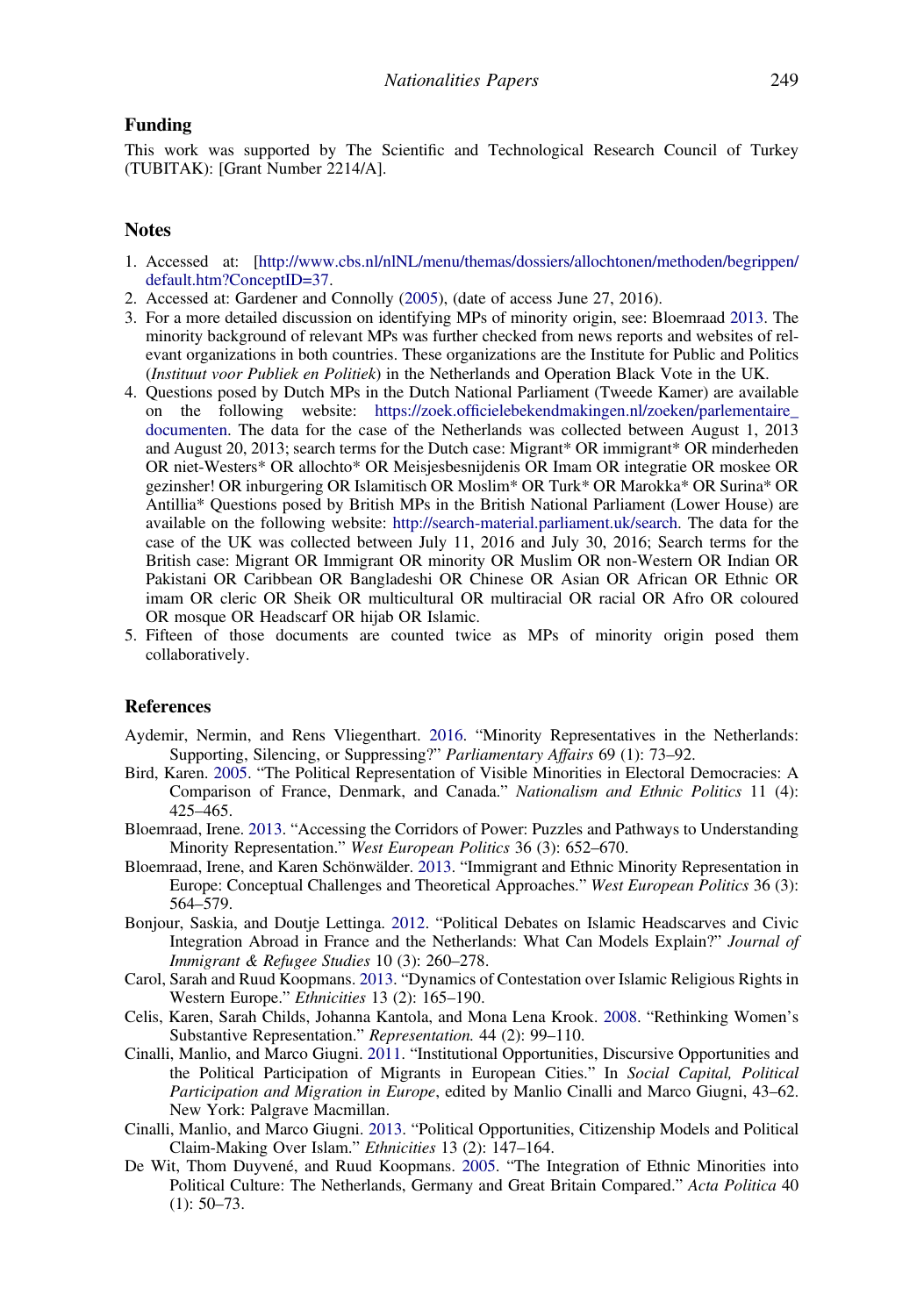- <span id="page-14-0"></span>Entman, Robert M. [1993.](#page-4-0) "Framing: Toward Clarification of a Fractured Paradigm." Journal of Communication 43 (4): 51–58.
- Entzinger, Han. [2003.](#page-9-0) "The Rise and Fall of Multiculturalism: The Case of the Netherlands." In Toward Assimilation and Citizenship, edited by Catherine Collomp, Christian Jopkke, and Ewa Morawaska, 59–86. Basingstoke: Palgrave-Macmillan.
- Ferree, Myra Marx. [2002.](#page-3-0) Shaping Abortion Discourse: Democracy and the Public Sphere in Germany and the United States. Cambridge: Cambridge University Press.
- Franklin, Mark N., and Philip Norton. [1993.](#page-6-0) Parliamentary Questions: For the Study of Parliament Group. New York: Oxford University Press.
- Gardener, D., and H. Connolly. [2005.](#page-13-0) Who Are the Other Ethnic Groups. London: Office for National Statistics.
- Giugni, Marco. [2011](#page-1-0). "Political Opportunity: Still a Useful Concept?" In Contention and Trust in Cities and States, edited by Michael Hanagan and Chris Tilly, 271–285. Berlin: Springer.
- Koopmans, Ruud. [2001.](#page-4-0) "Repression and the Public Sphere. Discursive Opportunities for Repression against the Extreme Right in Germany in the 1990s." Paper presented at the Conference on 'Mobilization and Repression: What We Know and Where We Should Go From Here?', Maryland, June 21–24.
- Koopmans, Ruud. [2004a.](#page-4-0) "Migrant Mobilisation and Political Opportunities: Variation among German Cities and a Comparison with the United Kingdom and the Netherlands." Journal of Ethnic and Migration Studies 30 (3): 449–470.
- Koopmans, Ruud. [2004b.](#page-4-0) "Movements and Media: Selection Processes and Evolutionary Dynamics in the Public Sphere." Theory and Society 33 (3): 367–391.
- Koopmans, Ruud, and Susan Olzak. [2004](#page-1-0). "Discursive Opportunities and the Evolution of Right-Wing Violence in Germany." American Journal of Sociology 110 (1): 198–230.
- Koopmans, Ruud, and Paul Statham. [1999a](#page-1-0). "Challenging the Liberal Nation-State? Post-Nationalism, Multiculturalism, and the Collective Claims Making of Migrants and Ethnic Minorities in Britain and Germany." American Journal of Sociology 105 (3): 652–696.
- Koopmans, Ruud, and Paul Statham. [1999b](#page-3-0). "Political Claims Analysis: Integrating Protest Event and Political Discourse Approaches." Mobilization 4 (2): 203–221.
- Koopmans, Ruud. [2006](#page-11-0). Tradeoffs Between Equality and Difference: The crisis of Dutch multiculturalism in cross-national perspective. Copenhagen: DIIS.
- Koopmans, Ruud and Paul Statham. [2000.](#page-9-0) Challenging Immigration and Ethnic Relations Politics: Comparative European Perspectives. Oxford: Oxford University Press.
- Koopmans, Ruud, Paul Statham, Marco Giugni, and Florence Passy. [2005](#page-1-0). Contested Citizenship: Immigration and Cultural Diversity in Europe. Minneapolis: University of Minnesota Press.
- McCombs, Maxwell E., and Donald L. Shaw. [1972](#page-4-0). "The Agenda-Setting Function of Mass Media." Public Opinion Quarterly 36 (2): 176–187.
- Meer, Nasar, and Tariq Modood. [2009](#page-9-0). "The Multicultural State We're in: Muslims, 'Multi-Culture' and the "Civic Re-Balancing" of British Multiculturalism." Political Studies 57 (3): 473–497.
- Meyer, David S. and Suzanne Staggenborg. [1996.](#page-3-0) "Movements, Counter Movements, and the Structure of Political Opportunity." American Journal of Sociology 101 (6): 1628-1660.
- Michon, Laura, and Floris Vermeulen. [2013.](#page-2-0) "Explaining Different Trajectories in Immigrant Political Integration: Moroccans and Turks in Amsterdam." West European Politics 36 (3): 597–614.
- Pitkin, Hanna Fenichel. [1967.](#page-2-0) The Concept of Representation. California: University of California Press.
- Roggeband, Conny and Rens Vliegenthart. [2007.](#page-10-0) "Divergent Framing: The Evolution of the Public Debate on Migration and Integration in the Dutch Parliament and Media, 1995-2004." West European Politics 30 (3): 524–548.
- Roodenburg, Hans, Rob Euwals, and Harry ter Rele. [2003](#page-10-0). Immigration and the Dutch Economy. The Hague: CPB.
- Russo, Federico, and Matti Wiberg. [2010.](#page-6-0) "Parliamentary Questioning in 17 European Parliaments: Some Steps towards Comparison." The Journal of Legislative Studies 16 (2): 215–232.
- Saalfeld, Thomas. [2011](#page-3-0). "Parliamentary Questions as Instruments of Substantive Representation: Visible Minorities in the UK House of Commons, 2005–10." The Journal of Legislative Studies 17 (3): 271–289.